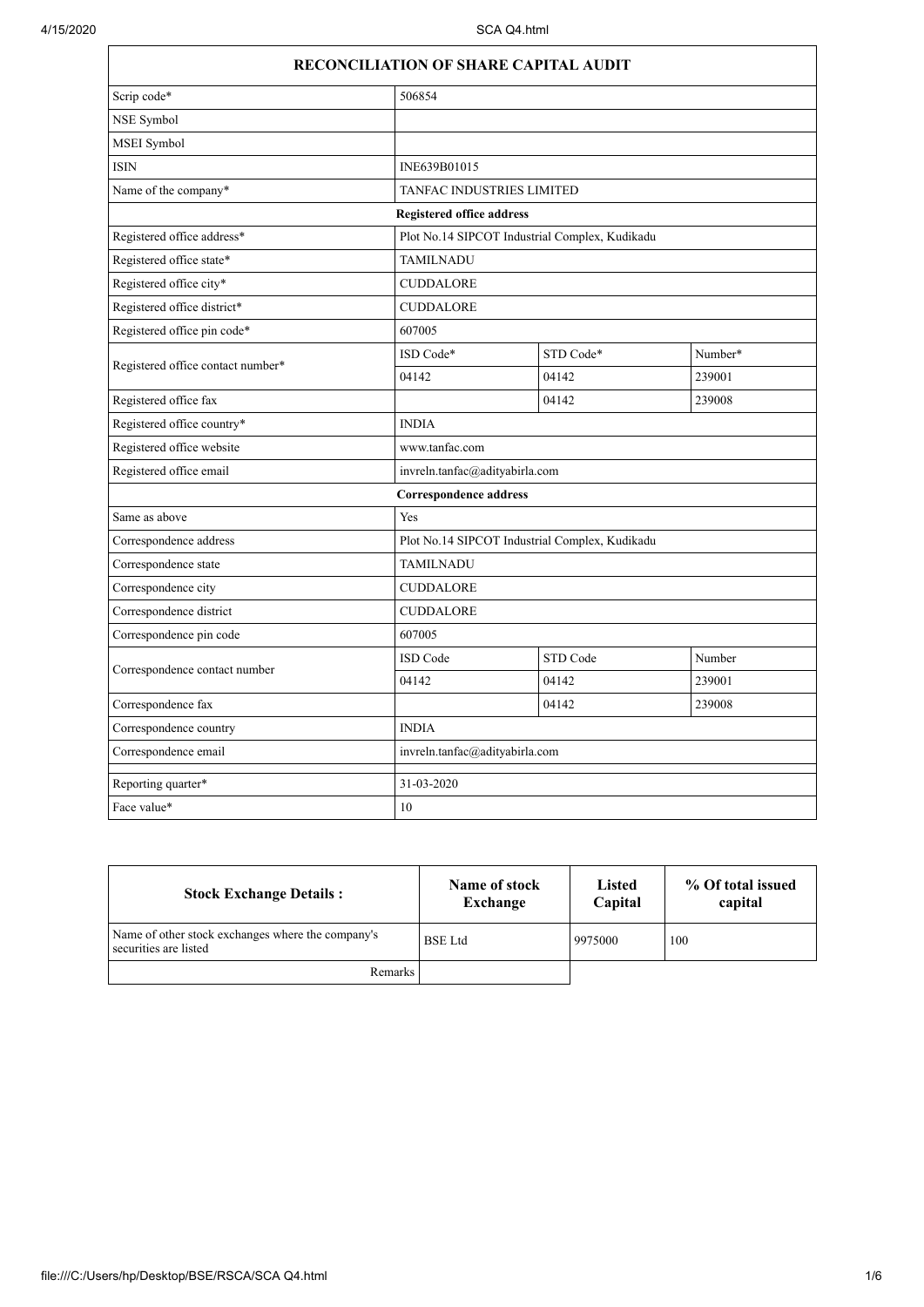| <b>Capital Details:</b>                                                           |                  |                           |
|-----------------------------------------------------------------------------------|------------------|---------------------------|
|                                                                                   | Number of shares | % Of total issued capital |
| Issued capital*                                                                   | 9975000          |                           |
| Listed capital (BSE) (As per company records)*                                    | 9975000          | 100                       |
| Held in dematerialised form in CDSL*                                              | 2696189          | 27.03                     |
| Held in dematerialised form in NSDL*                                              | 6968426          | 69.86                     |
| Physical*                                                                         | 310385           | 3.11                      |
| Total no.of shares*                                                               | 9975000          | 100                       |
| Reasons for difference if any, Between issued capital and listed capital*         | $\theta$         |                           |
| Reasons for difference if any, Between issued capital and total number of shares* | $\Omega$         |                           |
| Reasons for difference if any, Between listed capital and total number of shares* | $\Omega$         |                           |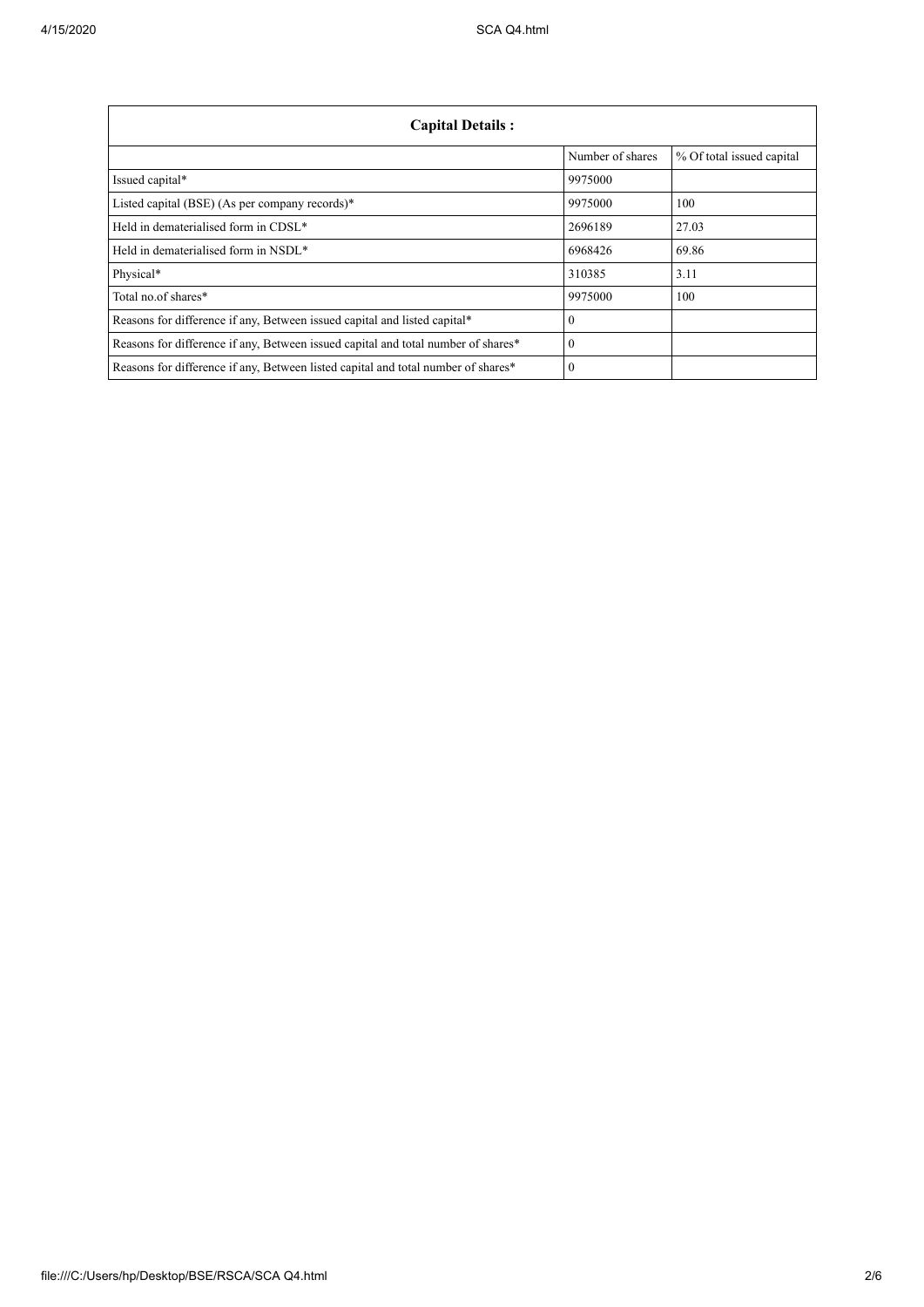## **Certifying the details of changes in share capital during the quarter under consideration as per Table below :**

Whether changes during the quarter\* No

| Register of members is updated*                                                                              | Yes |
|--------------------------------------------------------------------------------------------------------------|-----|
| If not, Updated upto which date                                                                              |     |
| Reference of previous quarter with regards to excess dematerialised shares, If any.                          | Nil |
| Has the company resolved the matter (excess dematerialised shares mentioned above) in the current quarter ?* | NA  |
| If not, Reason why?                                                                                          |     |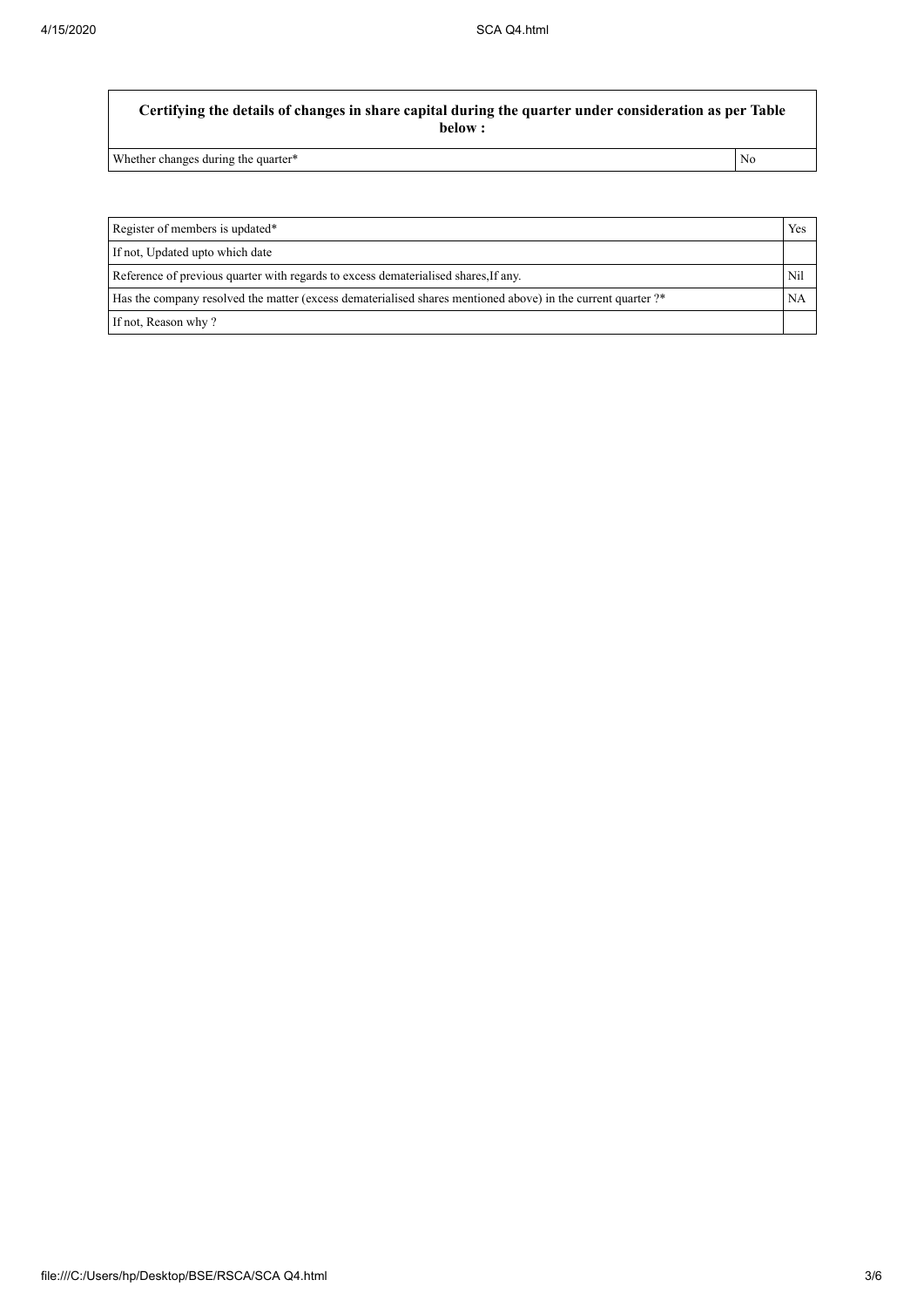## **Mentioned the total no.of requests, If any, confirmed after 21 days and the total no.of requests pending beyond 21 days with the reasons for delay**

| Total no.of demat requests     | No.of requests* | No.of shares* | Reasons for delay |
|--------------------------------|-----------------|---------------|-------------------|
| Confirmed after 21 days*       |                 |               | N.A               |
| Pending for more than 21 days* |                 |               | N.A               |
| Remarks                        |                 |               |                   |

| <b>Compliance Officer Details</b>                                         |                                |  |
|---------------------------------------------------------------------------|--------------------------------|--|
| Whether Compliance officer appointed                                      | Yes                            |  |
| Whether Qualified Company Secretary is Compliance Officer *               | Yes                            |  |
| Name of the compliance officer*                                           | <b>MRS ARCHANA T</b>           |  |
| Date of Appointment                                                       | $07-02-2020$                   |  |
| Designation*                                                              | <b>COMPANY SECRETARY</b>       |  |
| Membership Nos                                                            | ACS-57472                      |  |
| Telephone no.*                                                            | 04142-239001                   |  |
| Fax no.                                                                   | 04142-239008                   |  |
| E-mail id*                                                                | invreln.tanfac@adityabirla.com |  |
| Whether any change in Compliance Officer during the previous 2 quarters*  | Yes                            |  |
| Whether the previous Compliance Officer was Qualified Company Secretary * | Yes                            |  |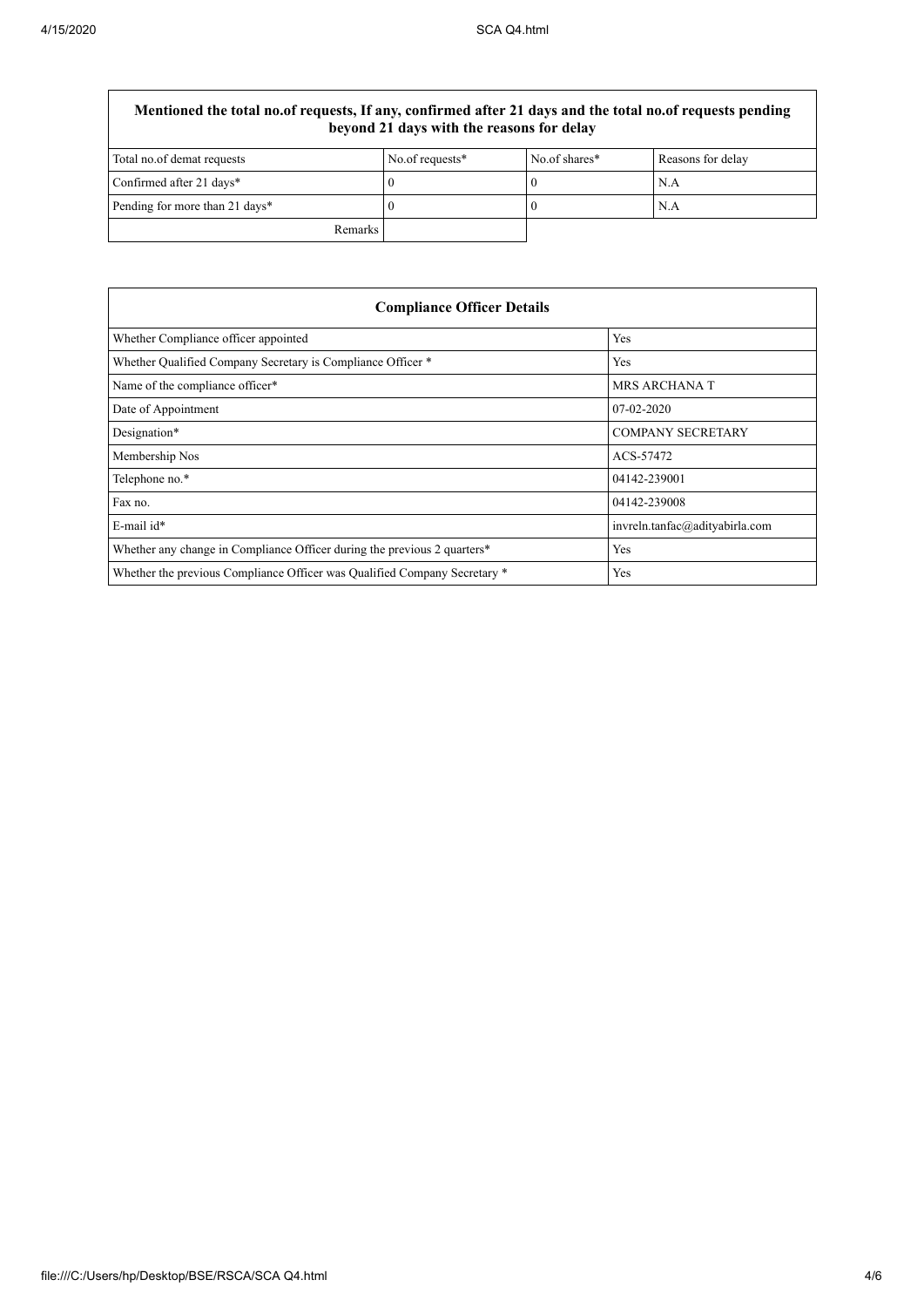| <b>Details of Previous Compliance Officer</b> |                          |       |
|-----------------------------------------------|--------------------------|-------|
| Previous Compliance Officer Name              | <b>MS PUNITA AGARWAL</b> |       |
| Membership Nos                                | <b>ACS</b>               | 31729 |
| Date of Appointment                           | $01-09-2014$             |       |
| Date of Cessation                             | $01 - 02 - 2020$         |       |